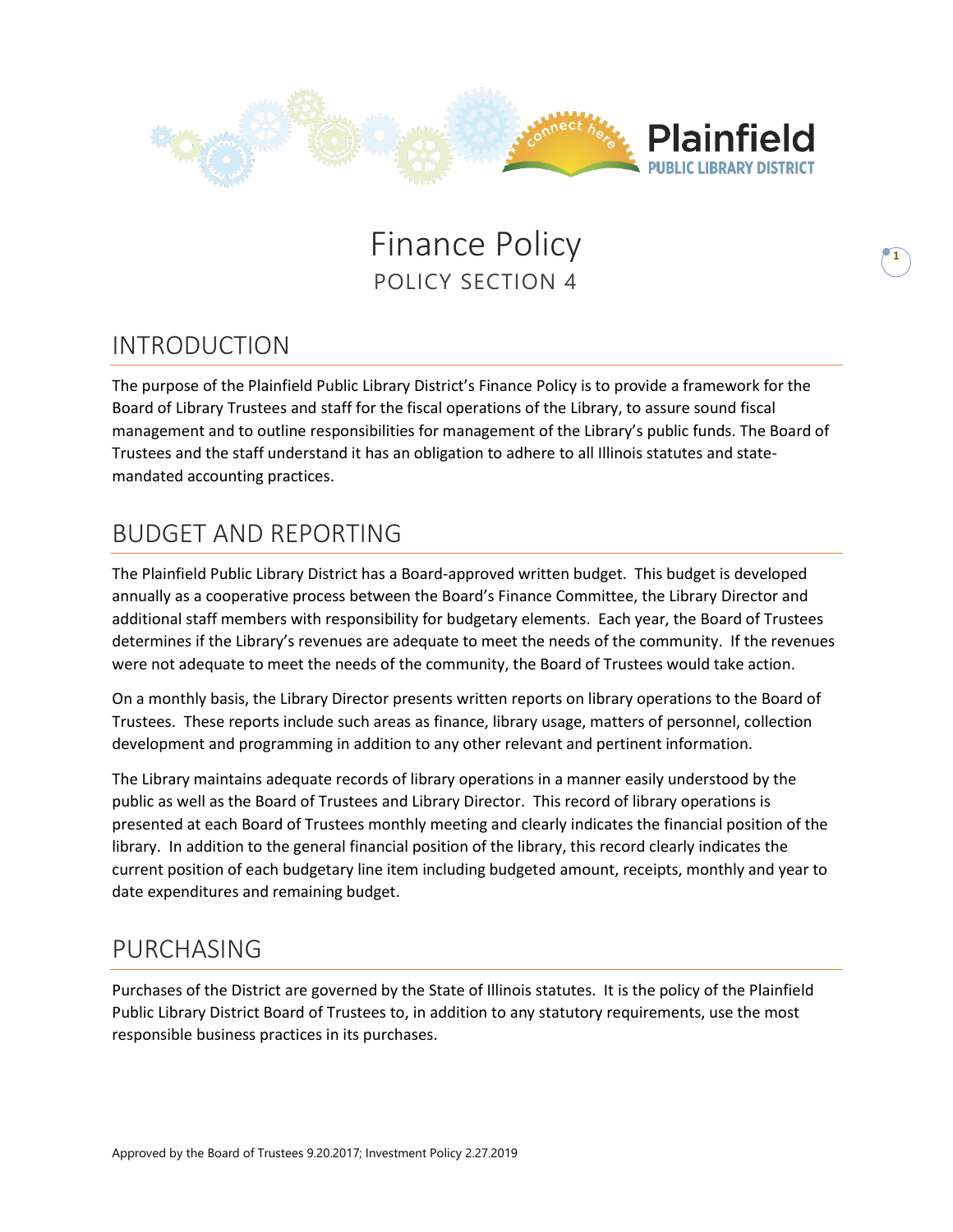#### PURCHASES UP TO \$5,000

• Purchases valued up to \$5,000 may be made by designated staff members with attention to lowest possible cost and highest possible quality, performance, and service capacity.

#### PURCHASES \$5,000 TO \$25,000

- The Library Director will approve or oversee all purchases between \$5,000 and \$25,000 for approved budget line items.
	- o Purchases not included in the annual budget that are between \$5,000 and \$15,000 will be made at the discretion of the Library Director.
	- o Purchases not included in the annual budget that are between \$15,000 and \$25,000 will be presented to the Board for approval.

These purchases or contracts may be made without competitive bid requirements, but will, whenever possible and required, be based on at least three documented price quotes.

#### PURCHASES EXCEEDING \$25,000

• Purchases and contracts exceeding \$25,000 require Board approval and a formal competitive bid unless exempt under applicable exceptions.

In an extreme emergency, such as a condition that threatens the safety of the public or staff, or the integrity of the Library's building or other major property, the Library Director may make purchases over \$25,000 per vendor to restore stability to the situation. The director will document the circumstances surrounding the emergency and the response.

### RECEIPTS AND DISBURSEMENTS

- A. All monies received shall be deposited as soon as is practicable.
- B. Employee expense reimbursements will be submitted, approved, processed and paid via the payroll software/service.
- C. Two (2) of any six (6) designated signers shall sign any check drawn on a Library account.
- D. Disbursement checks may be signed by authorized staff signers although final approval of expenses rests with the Board of Trustees.
- E. The Board of Trustees authorizes electronic payment of regular ongoing expenses, such as medical insurance premiums and utilities.
- F. The Board of Trustees authorizes the following cash balances:
	- 1. Petty Cash fund in the amount of \$250.
	- 2. Petty Cash Imprest checking account in the amount of \$1,000.
	- 3. A Cash Drawer Change fund in the amount of \$400.
- G. The Library Director shall maintain a corporate credit card account for library expenses. Designated staff shall be authorized cardholders, at the Library Director's discretion.

### EXPENSE REIMBURSEMENTS

All trustee requested reimbursements for any type of expense must be requested on a Travel Reimbursement Request form accompanied by corresponding receipts and subject to the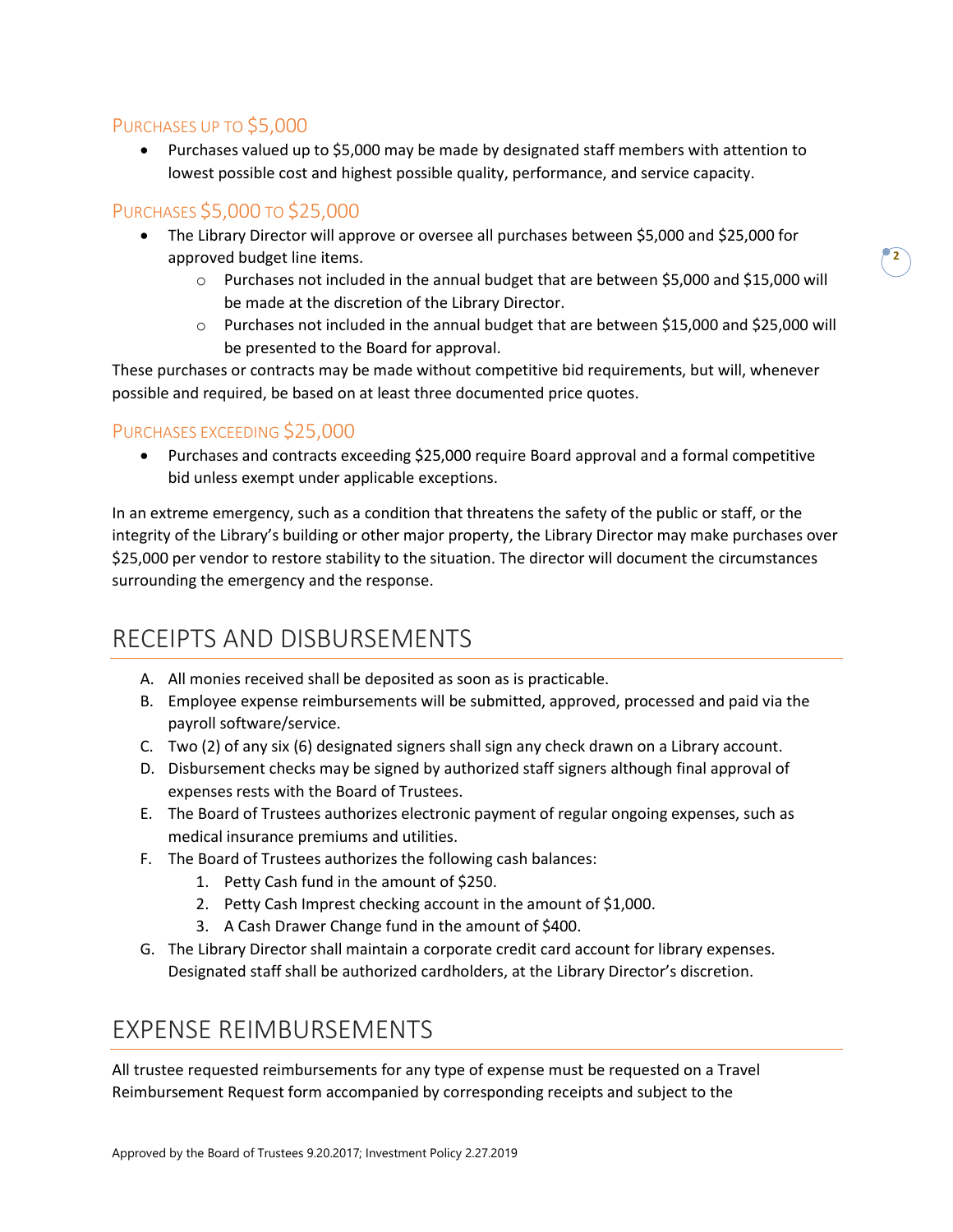Reimbursement Guide for Travel Expenses. Approval must be by a roll call vote by the Board of Trustees.

Employees' reimbursement for any type of expense must be requested through the District's payroll program within 10 working days and accompanied by corresponding receipts. Once approved by the immediate supervisor, the request is processed and payment included in the upcoming payroll run.

# Guidelines for Expense Reimbursement is as follows:

- A. When using privately owned vehicles for library-related business, staff and trustees will be reimbursed for tolls, parking fees and mileage using the IRS-approved rate.
- B. Travel, whether by private or commercial vehicle, shall be done at the lowest possible total cost, with consideration for staff or Trustee time pursuant to the Reimbursement Guide for Travel Expenses.
- C. Cost of lodging will be fully reimbursed at GSA per diem rates, upon presentation of appropriate documentation.
- D. Meal expense will be reimbursed in full, up to the GSA per diem rate, for the following:
	- 1. Full day events
	- 2. When lunch is included in registration fee for local events
	- 2. For overnight stays
- E. The cost of alcoholic beverages shall not be reimbursed.

### GIFTS AND DONATIONS TO THE LIBRARY

The Library welcomes cash contributions, gifts of real property, stocks and bonds. It is our custom to expend cash gifts on materials, equipment, or a project which is acceptable to the donor. Although it is unlikely, there may be an occasion in which the restrictions set by the donor make it impossible for the Library to accept the contribution. All donations are subject to the approval of the Library Director and the Board of Trustees. Tax-deductible contributions in support of the Library may also be made through the Friends of the Plainfield Library, which is a 501(c)3 organization.

### DISPOSAL OF SURPLUS LIBRARY MATERIALS

Library property (i.e., print and non-print materials, equipment, supplies, and/or any personal property Whether purchased by the Library or donated) which in the judgement of the Library Director is no longer necessary or useful for library purposes may be disposed of in the following manner:

Discarded Given to local philanthropic, educational, cultural, government, or other not-for-profit organizations. Traded in on new equipment Made available for sale Items valued \$1,000 or more will be displayed at the Library and/or a public notice of its availability, the date, and terms of the proposed sale posted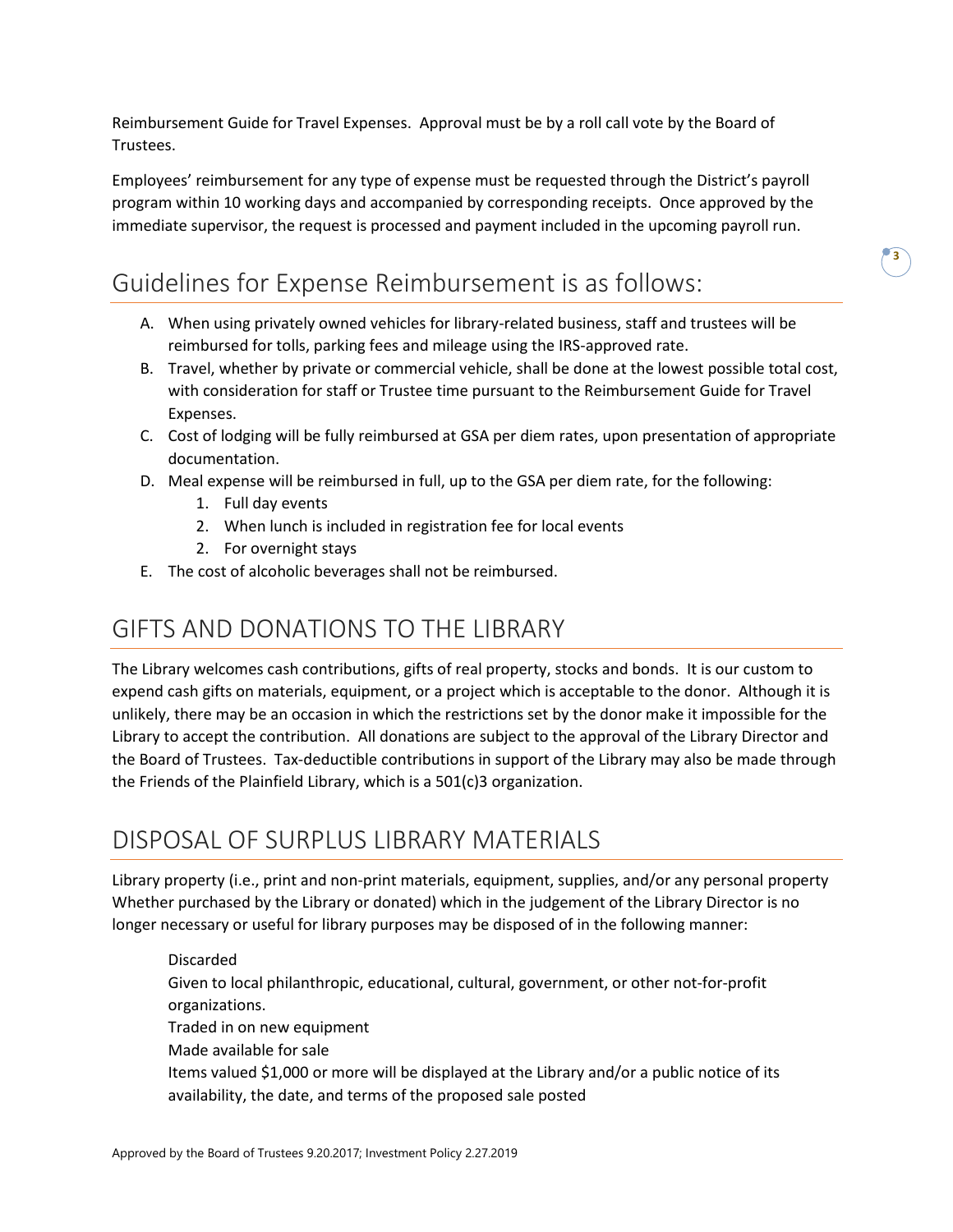## INVESTMENTS

#### PURPOSE AND SCOPE

The purpose of this policy statement is to outline the responsibilities, general objectives and specific guidelines for management of public funds by the Plainfield Public Library District. Its scope is all public funds of the Library.

#### **RESPONSIBILITIES**

All Investment policies and procedures of the Plainfield Public Library District will be in accordance with Illinois law. The authority of the Board of Trustees to control and invest public funds is defined in the Illinois Public Funds Investment Act and the investments permitted are described therein. Administration and execution of these policies are the responsibility of the Treasurer who is acting under authority of the Board of Trustees.

#### DELEGATION OF AUTHORITY

Management and administrative responsibility for the investment program is hereby delegated to the Treasurer. The Treasurer, the Finance Manager, and the Library Director are responsible for establishing internal controls and written procedures for the operation of the investment program.

The Board may appoint the Finance Manager and/or Director of The Plainfield Public Library District responsible for Investing and Transferring funds. Actions taken by the Finance Manager and/or Director with respect to the Library funds shall be subject to review and approval by the Treasurer and the Finance Committee.

The Treasurer will work in consultation with the Finance Manager and Director to recommend changes to investment strategies and allocation. Such changes will be submitted to the Board of Trustees for approval.

#### "PRUDENT PERSON" STANDARD

All Library activities shall use a "prudent person" standard of care. This standard shall be applied in the context of managing an overall portfolio and specifies that investments shall be made with judgement and care, under circumstances then prevailing, which persons of prudence, discretion and intelligence exercise in the management of their own affairs, not for speculation, but for investment, considering the probable safety of their capital, as well as the probable income to be derived. Investment officers, acting in accordance with this Policy and the written procedures of the Library and exercising due diligence, shall be relieved of personal responsibility for a security's credit risk or market price/value changes, provided deviations from expectations are reported in a timely fashion and appropriate action is taken to control adverse developments.

#### **OBJECTIVES AND GUIDELINES**

In selecting financial institutions and investment instruments to be used, the following general objectives should be considered in the priority listed:

A. Legality (conforming with all legal requirements) and Safety (reserving capital and including diversification appropriate to the nature and amount of the funds):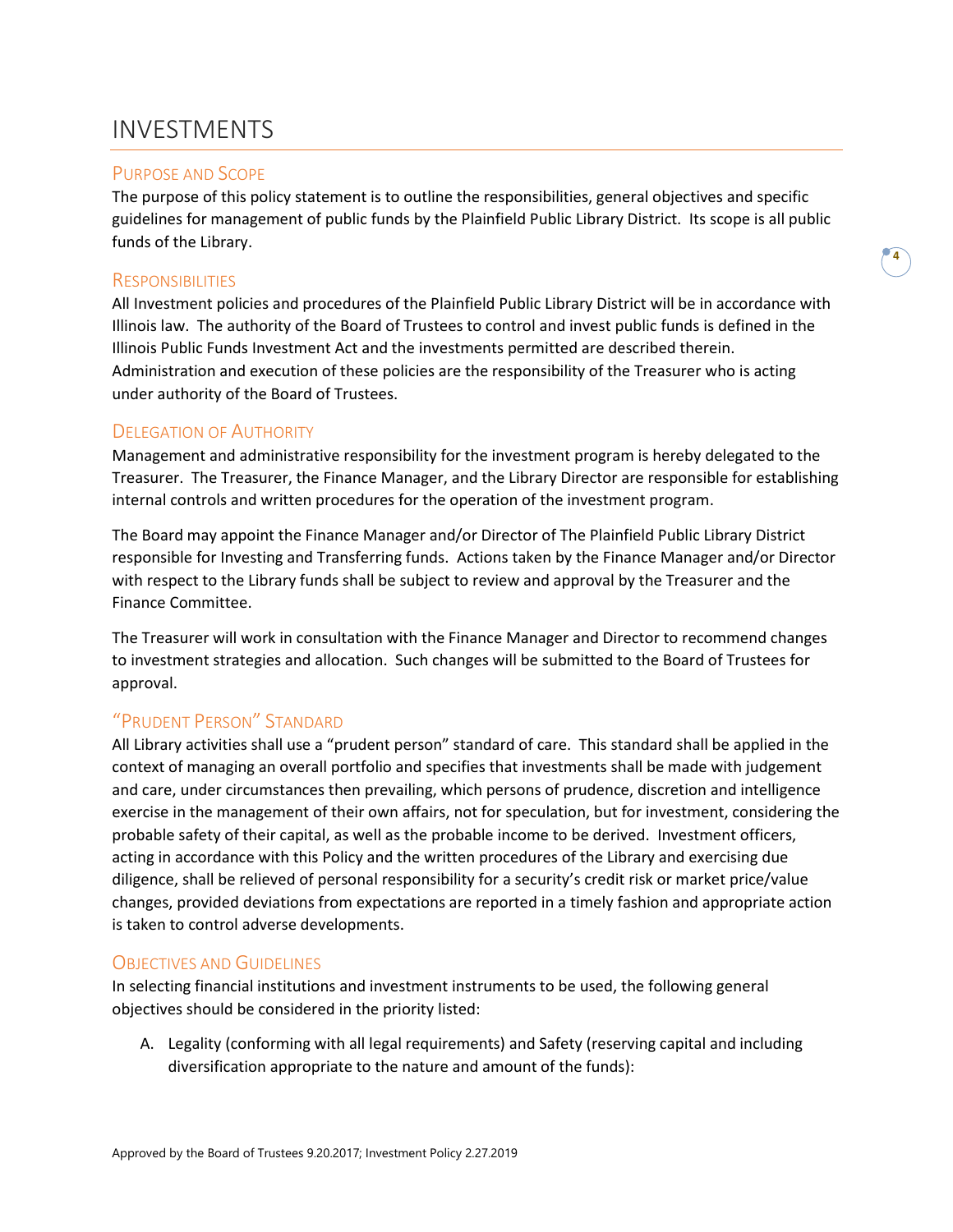- 1. Investments will be made only in securities guaranteed by the U.S. government, or in FDIC insured institutions including SAIF of the FDIC. Deposit accounts in banks or savings and loan institutions will not exceed the amount insured by FDIC coverage [unless adequately collateralized pursuant to Regulations of the Federal Reserve regarding custody and safekeeping of collateral]. Any credit union accounts would not exceed insured amounts and otherwise would be in complete compliance with the legal requirements for such accounts and institutions.
- 2. Authorized investments include and will primarily consist of: Certificate of Deposit, Treasury Bills and other securities guaranteed by the U.S. Government, participation in the State of Illinois Public Treasurer's Investment Pool and any other investments allowed under State law that satisfy the investment objectives of the Library District.
- B. Liquidity (Maintaining sufficient liquidity to meet current obligations and those reasonably anticipated.

In general, investments should be managed to meet liquidity needs for the current month plus one month (based on forecasted needs) and any reasonably anticipated special needs.

- C. Yield (attaining a market rate of return on investments) Within the constraints of Illinois law, considerations of safety and this investment policy, every effort should be made to maximize return on investments made. All available funds will be placed in investments or kept in interest bearing deposit accounts.
- D. Simplicity of management The time required by library administrative staff to manage investments shall be kept to a minimum.

#### REPORTING

Investments, fund balances and the status of such accounts will be reported at each regularly scheduled meeting of the Board of Trustees and at least quarterly include information regarding securities in the portfolio by class or type, book value, income earned and market value as of the report date. At least annually, the Treasurer shall review this Policy for any needed modifications and report to the Board on the investment portfolio, its effectiveness in meeting the Library's need for safety, liquidity, rate of return, diversification and general performance. These reports will be available to the general public upon request.

#### INTERNAL CONTROLS

In addition to these guidelines, the Treasurer shall establish a system of internal controls and written operational procedures designed to prevent loss, theft, or misuse of the funds.

#### AUTHORIZED FINANCIAL ADVISORS AND INSTITUTIONS

Any investment advisors, money managers and financial institutions shall be considered and authorized only by the action of the Board of Library Trustees upon recommendation of the Treasurer. The Treasurer will maintain a list of financial advisors and institutions authorized to provide investment services.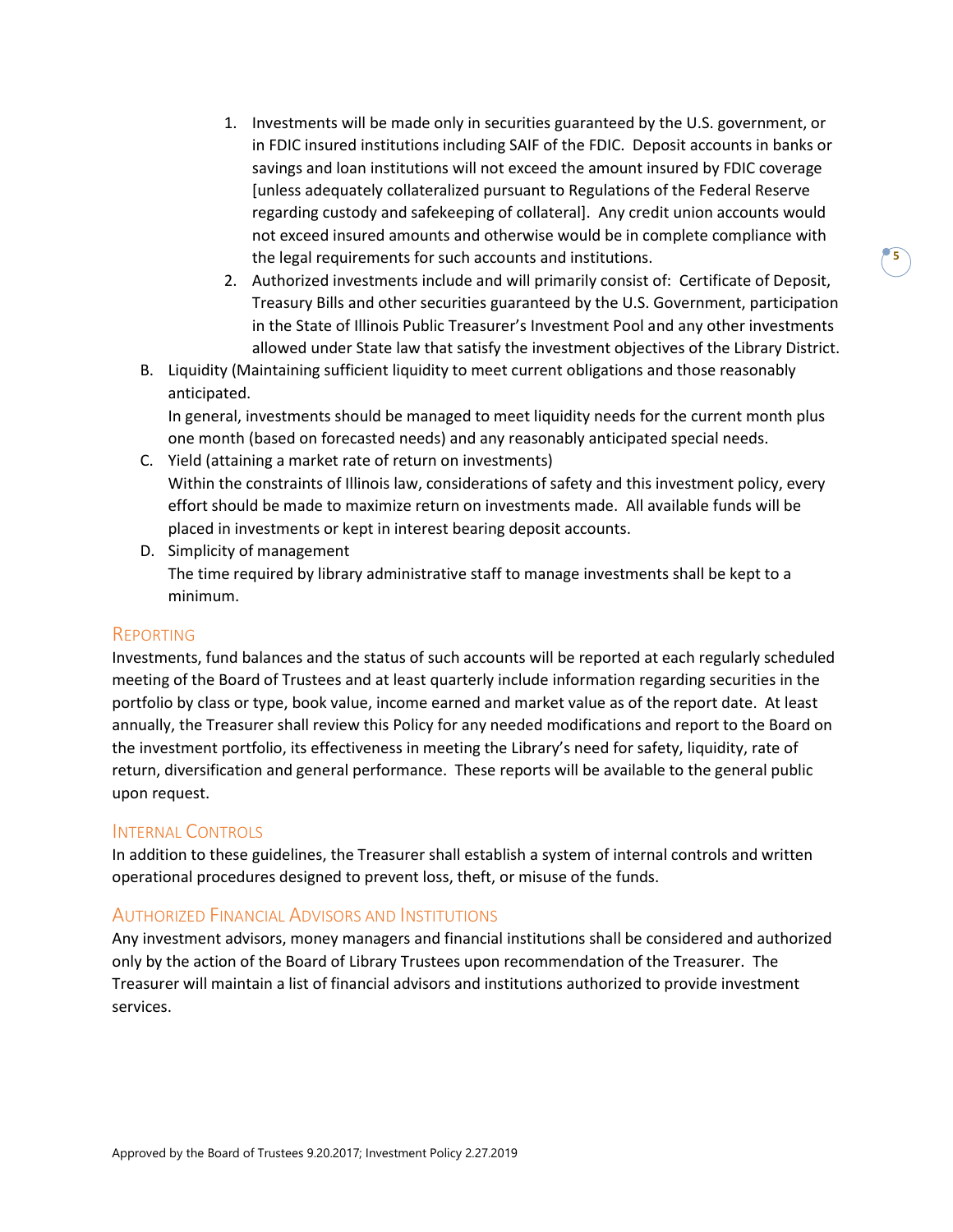#### CONFLICTS OF INTEREST

Officers and employees involved in the investment process shall refrain from personal business activities that might conflict with the proper execution and management of this investment program, or that could impair their ability to make impartial decisions, or that could give the appearance of impropriety.

### FUND BALANCE POLICY

The Fund Balance Policy establishes a minimum level at which the projected year-end fund balance of each fund should be maintained. This policy is established to provide financial stability, cash flow for operations and the assurance that the District will be able to respond to emergencies with fiscal strength.

It is the Plainfield Public Library District's philosophy to support fiscal sustainability as our first priority while also building funds for future needs. Adequate fund balance/net asset levels are crucial in longterm financial planning. If the Board of Trustees adopts a budget that does not meet the parameters of this policy, then the budget will include a plan for adhering to the policy within a three-year period.

The following parameters will be used as a part of the budget process to establish targets for the following funds:

#### GENERAL FUND

The General Fund is the general operating fund of the Library. It is used to account for administrative, library, and all financial resources, except those accounted for in another fund. The year-end balance for the General Fund shall represent no less than three months of expenditures. Balances above the maximum or at fiscal year-end may be transferred to the Special Reserve Fund through Board resolution.

#### SPECIAL REVENUE FUNDS

These funds (currently, IMRF, FICA, audit and Building, Sites and Maintenance) are provided by a specific annual property tax levy or other restricted and/or committed revenue source. They are legally restricted to the specific purpose of the corresponding fund.

#### SPECIAL RESERVE FUND

The Special Reserve Fund shall be maintained in accordance with the last adopted Special Reserve Fund Ordinance. The Board shall update and adopt the Special Reserve Ordinance at regular intervals not to exceed three (3) years. The Special Reserve Fund is 100% committed for projects identified in the Special Reserve Fund Ordinance.

In all cases, deferred property tax revenue will not be included in the year-end fund balance amount.

### Review Procedures

Unexpected situations may cause the District to fall below the minimum level surplus. The Library Director is responsible for regularly monitoring revenue and expenditures. If, during the year, projections suggest that revenue will not meet expectations and fund target(s) will not be met at year